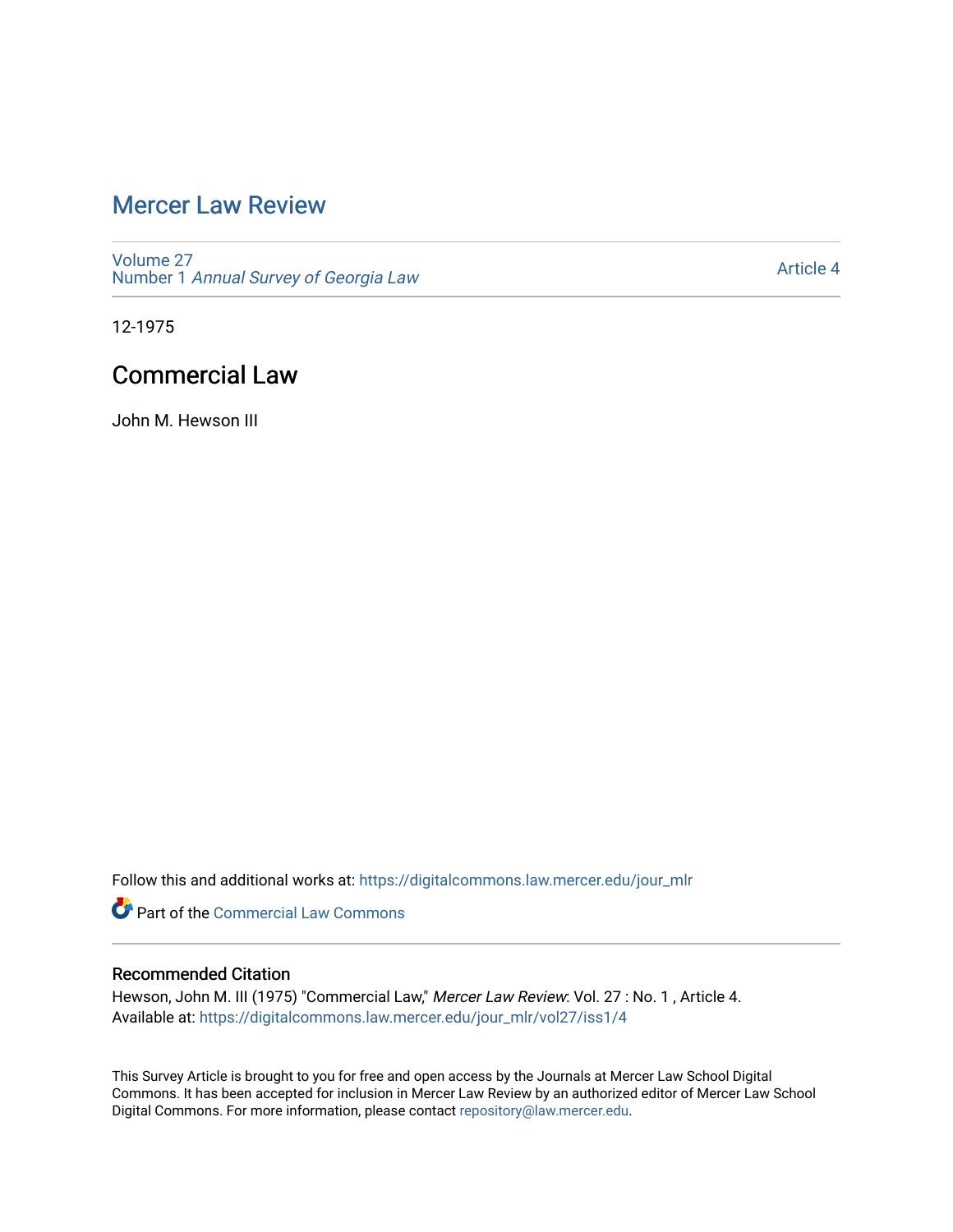## **COMMERCIAL LAW**

#### *By* **JOHN** M. **HEWSON, III\***

The field of commercial law has traditionally concerned itself with sales, commercial paper, secured transactions, and bank collections. In the last few years, both the state and federal legislatures have enacted numerous laws which affect everyday commercial transactions, but extend far beyond these traditional concepts. This writer has taken the liberty of touching on what he sees as some of the more important aspects of these "peripheral areas," as well as reporting the cases and statutes for the **1974-75** year within the traditional realm of commercial law.

#### I. LEGISLATION

The Georgia legislature, during its **1975** session, enacted three statutes which are of particular interest to lawyers practicing commercial law. Ga. Code Ann. §57-202(d) (Rev. 1971) was amended to provide that the maximum rate of interest that may be charged a borrower on a loan secured by a second deed to secure debt on residential real estate consisting of four or less family dwelling units, is the *equivalent* of six percent added interest.<sup>1</sup> Section 57-202(d) previously provided that the maximum rate of interest was either (1) six percent added interest or (2) eight percent simple interest. This created an anomalous situation in that Ga. Code Ann. §57-101.1 (Rev. 1971) provided for a maximum rate of nine percent simple interest on loans secured by first deeds to secure debt on real estate. Under the new amendment, the lender may either make an added interest loan with a maximum rate of six percent or a simple interest loan at a rate not to exceed the equivalent of six percent added interest. While the statute is deficient in that it does not define the term "a rate equivalent to six percent per annum," this writer assumes that a lender would be safe in charging an amount of simple interest equal to the "annual percentage rate" for an added interest loan at six percent for the specified term of the loan. The annual percentage rate can be easily determined by reference to the truth-in-lending tables.

Ga. Laws 1975, p. **772,** prohibits a bank, lending company, financial institution, retail installment, seller, or person extending credit, from discriminating in extending credit on the basis of sex, race, religion, or national origin or marital status. The statute provides for individual damage suits by the prospective borrowers and a fine not to exceed \$1,000 for willful violations. Ga. Laws **1975,** pp. 1134, 1135, provides that a lender shall within 45 days after payment, tender a cancellation to a borrower who pays

<sup>\*</sup> Member in the firm of Hunter, Houlihan, Maclean, Exley, Dunn **&** Connerat, P.C., Savannah, Georgia. University of Virginia (B.A., **1965);** University of Georgia (LL.B., 1968). Member of the State Bar of Georgia.

<sup>1.</sup> Ga. Laws, **1975, p.** 1114, *amending* GA. **CODE** ANN. §57-202(d) (Rev. 1971).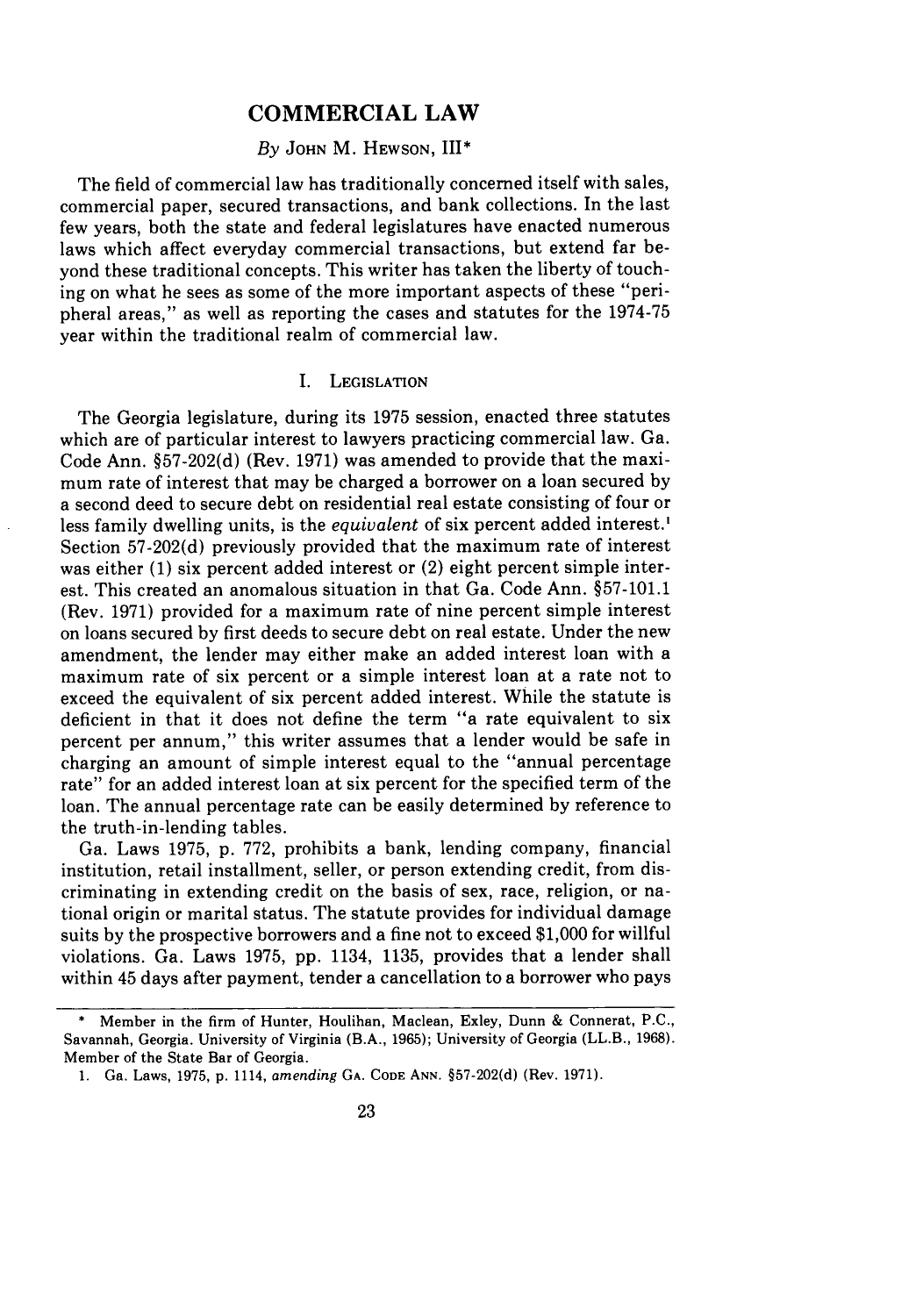any secured liability in full. Failure to do so subjects the lender to \$200 liquidated damages, a suit for actual damages, plus reasonable attorney's fees. If payment is made to a servicing agent, it is subject to the same liabilities as the lender, if the cancellation is not forthcoming within the 45 day period.

During its 1974 session, the Georgia legislature enacted the Georgia Financial Institutions Act' which became effective April **1, 1975.** Much note has been made of Ga. Code Ann. §41A-1313 (Rev. 1974) which authorizes state chartered banks to charge rates of interest permitted to other Georgia lenders with respect to designated types of loans. Specifically, state banks may now make loans under the Georgia Industrial Loan Act.' The stated purpose of the new section was to put state banks on an equal footing with national banks.4 Under the National Bank Act, national banks have long enjoyed the privilege of charging the maximum rate permitted **by** state law to any competing state chartered or licensed lending institution.'

This privilege has been afforded the national banks without imposing on them any of the burdens or requirements imposed on the state chartered or licensed institutions.6 This writer wonders if the state banks also are blessed with an exemption from the requirements of the Industrial Loan Act, specifically the disclosure requirements of Ga. Code Ann. **§25-319** (Rev. **1971).** Ga. Code Ann. §41A-1313 (Rev. 1974) expressly exempts the state banks from obtaining any license or permit. Ga. Code Ann. **§25-305** (Rev. **1971)** provides that the provisions of the Industrial Loan Act shall *not* apply to banks. If the true intent of section 41A-1313 is to place state and national banks on an equal footing, compliance should not be required.

**5.** 12 **U.S.C.A. §85** (Rev. 1945).

*6. See* Evans v. National Bank of Savannah, **251 U.S. 108 (1919);** American Timber **&** Trading Co. v. First Nat'l Bank of Oregon, **511 F.2d 980** (9th Cir. **1973);** Northway Lanes v. Hackley Union Nat'l Bank **&** Trust Co., 334 F. Supp. **723** (W.D. Mich. **1971),** *aff'd* 464 **F.2d 855** (6th Cir. **1972);** Partain v. First Nat'l Bank of Montgomery, **336** F. Supp. **65** (M.D. Ala. **1971);** Moss v. First Nat'l Bank of Horse Cave's Receiver, **251 Ky. 390, 65 S.W.2d 88 (1933);** Comptroller of The Currency Interpretive Rulings, 12 C.F.R. **§7.7310 (1975).**

<sup>2.</sup> Ga. Laws, **1975, p. 705,** *creating* **GA. CODE ANN.,** tit. 41A (Rev. 1974).

**<sup>3.</sup> GA. CODE ANN.,** ch. **25-3** (Rev. **1971).**

<sup>4.</sup> The comment following **GA. CODE ANN.** §41A-1313 (Rev. 1974) states:

Section **13-2019** of the former Banking Code stated that banks may charge interest "not exceeding eight per cent per annum." This provision is an incomplete statement of the law and must be read together with other usury and related statutes codified in Title **57** of the Code of Georgia and elsewhere. This Code does not attempt to specify rates that banks may charge, allowing them to be fixed **by** other Georgia laws. It does however, authorize banks to charge rates permitted to other lenders with respect to designated types of loans. For example, small loans may be made at a special rate under the Industrial Loan Act, Ga. Code Ann., Chapter **25- 3.** National banks already enjoy the right to charge a similar rate on such loans under the construction which has been given to 12 **U.S.C. 85.** Lanes v. Hackley Union National Bank, 334 F. Supp. **723 (D.C.** Mich. **1971).** This provision restores competitive equality to State banks on this question.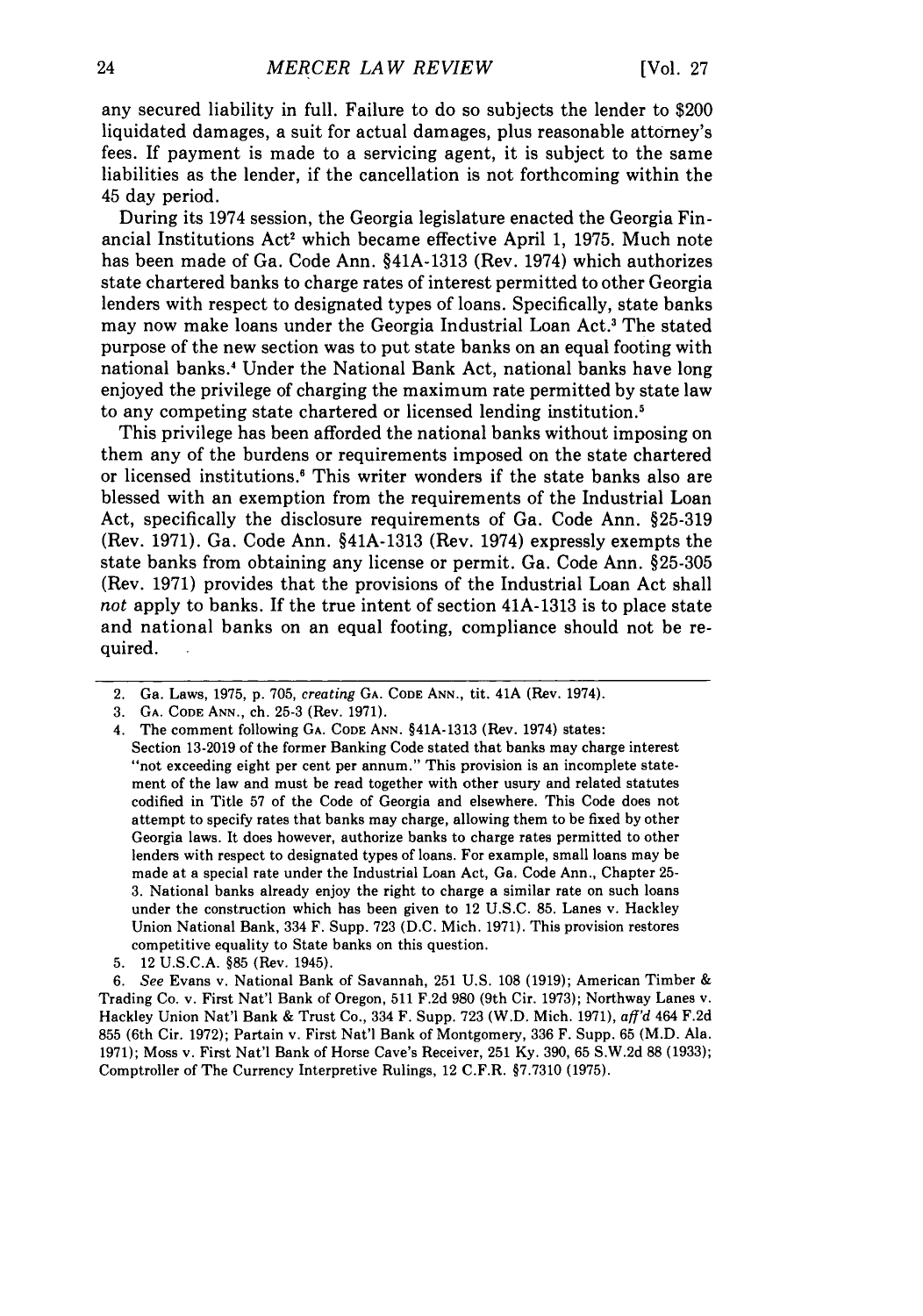#### II. SALES

#### *A. Contracts And Agreements*

*Promech Corp. v. Brodhead-Garrett Co.'* proves that the well-worn contract mechanisms of "offer" and "acceptance" still have their place under the Uniform Commercial Code. Broadhead-Garrett Company allegedly sold goods to Promech Corporation for delivery in New York. The goods were shipped to "'Promech Corporation *c/o* Alltransport, Inc. . **. .'"** accompanied by an invoice sent to Promech showing thereon, "'F.O.B. New York Domestic Packed.' "<sup>8</sup> When payment was not received, Broadhead-Garrett Company filed suit alleging breach of a contract of sale. Promech answered admitting the jurisdiction, but denying all of the other allegations of the complaint.

The court, after reviewing the sale provisions of the UCC dealing with contracts and agreements, found that Brodhead-Garrett had failed to prove the existence of a contract. While there was evidence to show an offer to sell by Brodhead-Garrett, there was no evidence that the offer had been accepted by Promech. Since there was no evidence of an acceptance, the court held that the plaintiff had failed to prove the existence of a contract. This case clearly demonstrates that while the UCC has set forth the circumstances from which an offer and acceptance may be inferred, the common law requirements still are requisite to the formation of a binding contract.

Buck *Creek Industries, Inc. v. Crutchfield & Co.'* deals with a suit on open account. Buck Creek sued for the balance of an account for yarn sold to Crutchfield, plus 7 percent interest from the due date. Crutchfield answered that the yarn was defective and, therefore, there had been a partial failure of consideration. The case went to a jury. A verdict was returned for the plaintiff, including the accured interest from the date the account came due. The defendant moved for a new trial. The trial court then entered an order requiring the plaintiff to write off the accrued interest. Plaintiff appealed from this order.

The court found that the plaintiff was entitled to the accrued interest under Ga. Code Ann. §57-110 (Rev. 1971), because the amount due to the plaintiff on the contract of sale was a liquidated demand. The court reasoned that if the defendant could convert the account from a liquidated demand to an unliquidated demand by merely *contesting* the amount due, then the provisions of section 57-110 would be a nullity. "[Olne of the parties cannot by means of an *unsuccessful* defense render it (the amount due) uncertain."<sup>10</sup> It seems clear from both the majority opinion and the

<sup>7. 131</sup> Ga. App. 314, 205 S.E.2d 511 (1974).

**<sup>8.</sup>** *Id.*

<sup>9. 133</sup> Ga. App. 80, 210 S.E.2d 32 (1974).

<sup>10.</sup> *Id.* at 81, 210 S.E.2d at 33, *citing* Lincoln Lumber Co. v. Keeter, 167 Ga. 231,236, 145 **S.E.** 68, 70 (1928) (emphasis in the original).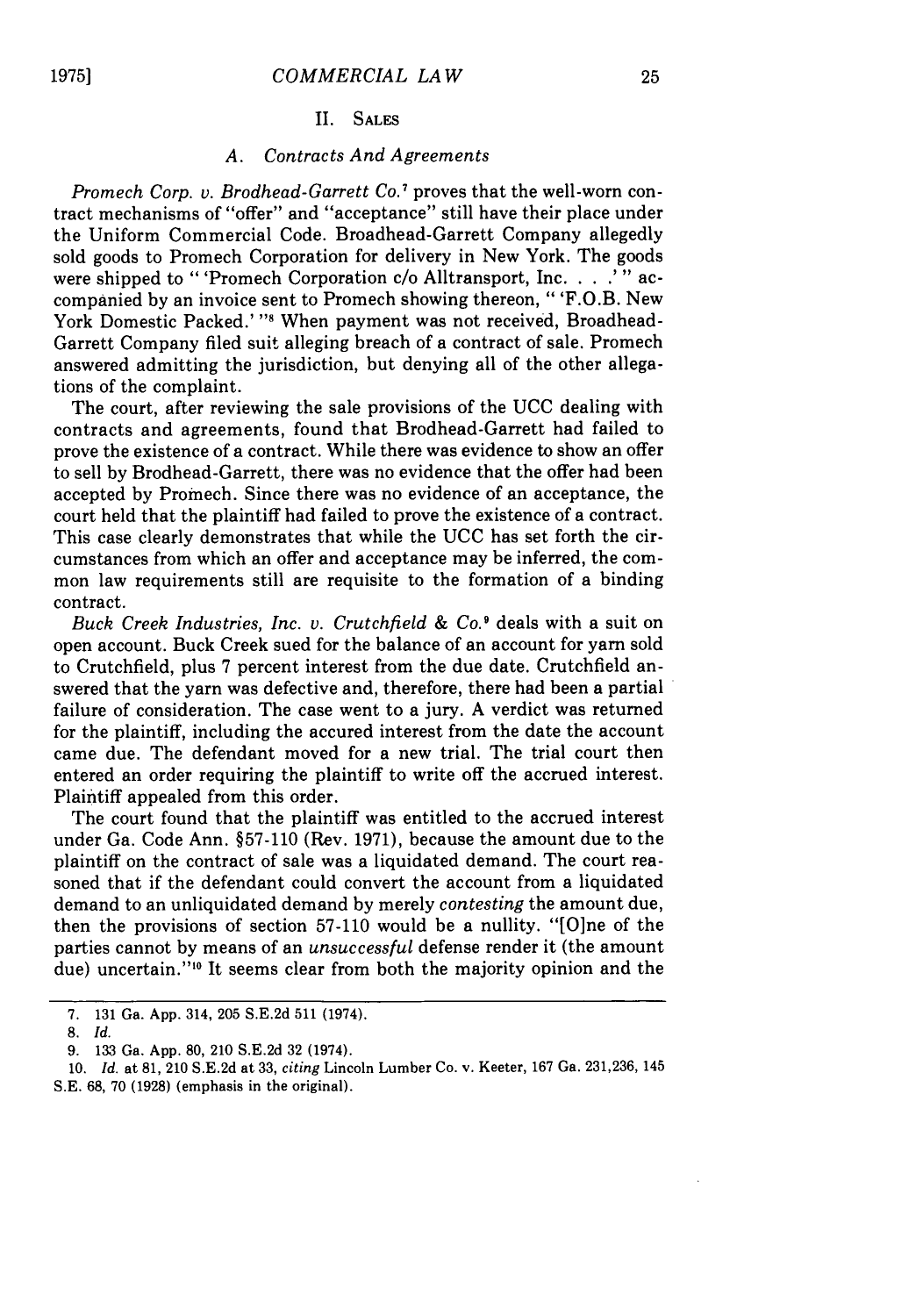concurrence of Justice Stolz, that had the defendant proved a partial failure of consideration, however slight, the sum would have been unliquidated and the interest not due.

### *B. Warranties*

In *City Dodge, Inc. v. Gardner,"* Justice Ingram stated the holding of the supreme court as follows:

A suit in tort by a buyer against a seller for an alleged fraudulent misrepresentation of the seller's agent resulted in a jury verdict and judgment for the buyer and on appeal **by.** the seller the Court of Appeals affirmed. Certiorari was granted to review this decision and we have determined the judgment of the Court of Appeals should be affirmed.'<sup>2</sup>

In this case a buyer purchased a used car with the understanding that the vehicle had never been wrecked. The buyer signed a sales agreement which provided that "no other agreement, promise or understanding of any kind pertaining to this purchase will be recognized," and that the car is sold "as is."<sup>13</sup> The purchaser later discovered that the automobile had been wrecked and unilaterally rescinded the contract bringing an action for fraud and deceit. The jury found that the defendent's salesman had knowingly misrepresented the car as having never been wrecked and returned a verdict for the plaintiff. The defendant appealed.

The supreme court found the salesman's representation to be an express rather than implied warranty, citing Ga. Code Ann. §109A-2-316(3)(a) (Rev. 1973). Since it was an express warranty, the "as is" language in the contract was ineffective to disclaim it. The court hinted that the language of the merger clause would preclude an action in contract on the oral misrepresentations of the seller's agent. It then went on to decide whether or not a suit in tort for fraud was precluded.

After careful consideration of the pertinent UCC provisions, the court found that neither the draftsman nor the legislature intended to erase the tort remedy for fraud and deceit with the adoption of the UCC in Georgia. The court then turned to the question of whether or not the language of the merger clause in the contract precludes a suit for fraud. The court noted two lines of Georgia cases. In one line, a disclaimer clause in the contract prevents the buyer from asserting reliance, one of the requisite elements of fraud. In the other line, the courts have found that where the contract is void for antecedent fraud, the disclaimer therein is void and offers no protection to the seller.

In upholding the fraud remedy, the court accepted the latter view.

We believe the better view is that the question of reliance on the alleged

<sup>11. 232</sup> Ga. 766, 208 S.E.2d 794 (1974).

<sup>12.</sup> *Id.* at 766-67, 208 S.E.2d at 795-96.

<sup>13.</sup> *Id.* at 767, 208 S.E.2d at 796.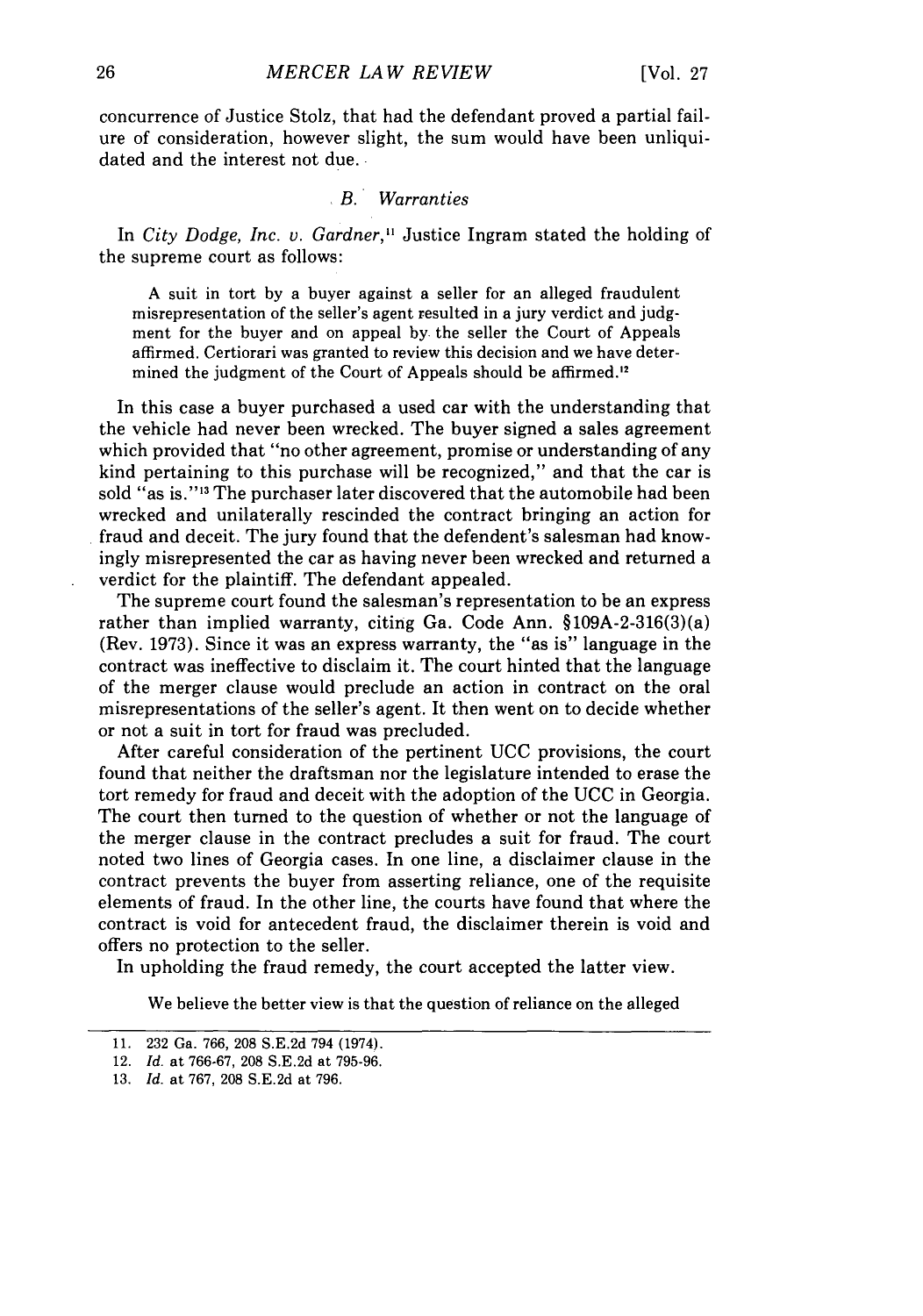fraudulent misrepresentation in tort cases cannot be determined by the provisions of the contract sought to be rescinded but must be determined as a question of fact by the jury. It is inconsistent to apply a disclaimer provision of a contract in a tort action brought to determine whether the entire contract is invalid because of alleged prior fraud which induced the execution of the contract. If the contract is invalid because of the antecedent fraud, then the disclaimer provision therein is ineffectual since, in legal contemplation, there is no contract between the parties.'<sup>4</sup>

# C. Breach, Excuse *And Remedy*

The case of *Roberts v. Macaulay*<sup>15</sup> is not properly a case of remedy under a sales contract, but for lack of a better place to put it, I have noted it here. It strikes down as unconstitutional Georgia's possessory warrant proceedings.<sup>16</sup> This is no surprise to those of us who have followed the flow of cases in this area.

In the area of excuse, the Georgia courts produced an interesting case in Cook-Davis *Furniture Co. v. Duskin.'7* The defendant purchased some furniture from the plaintiff on time. The contract of sale was executed immediately preceding a holiday weekend. In the conditional sales contract, the buyer requested that the creditor provide physical hazard insurance. The seller's agent informed the purchaser that the finance company to whom the paper was to be sold was closed, and that only an employee of that company could activate the insurance. It was explained to the buyer that for this reason the furniture would have to be delivered on Monday. The buyer informed the seller's agent that he had his own insurance and that he waived the insurance coverage for the weekend. With the seller's permission, he took possession of the goods that afternoon.

Over the weekend a fire struck the buyer's house, destroying the furniture. The seller sued for the amount due on the contract. The court found the transaction was governed by The Retail Installment & Home Solicitation Sales Act.'8 Under this Act, all of the essential provisions of the contract must be in writing.<sup>19</sup> Any waiver of the provisions of the Act are unenforceable and void.<sup>20</sup> Since the contract provided for property damage insurance, and the buyer's "waiver" of this provision for the weekend was not in writing, the buyer's "waiver" was unenforceable. Therefore, the seller had to give the buyer credit for the insurance proceeds (although there were none) and the contract was satisfied.

There is a very strong dissent in this case by Justice Pannell. He points out that Ga. Code Ann. §96-913 (Rev. 1972) provides that the provisions

16. **GA.** CODE ANN., tit. 82 (Rev. 1970).

18. GA. CODE ANN. §96-901 et seq. (Rev. 1972).

20. GA. CODE ANN. §96-913 (Rev. 1972).

<sup>14.</sup> *Id.* at 770, 208 S.E.2d at 797-98.

<sup>15.</sup> 232 Ga. 660, 208 S.E.2d 478 (1974).

<sup>17. 134</sup> Ga. App. 264, 214 S.E.2d 565 (1975).

<sup>19.</sup> GA. CODE ANN. §96-903(a) (Rev. 1972).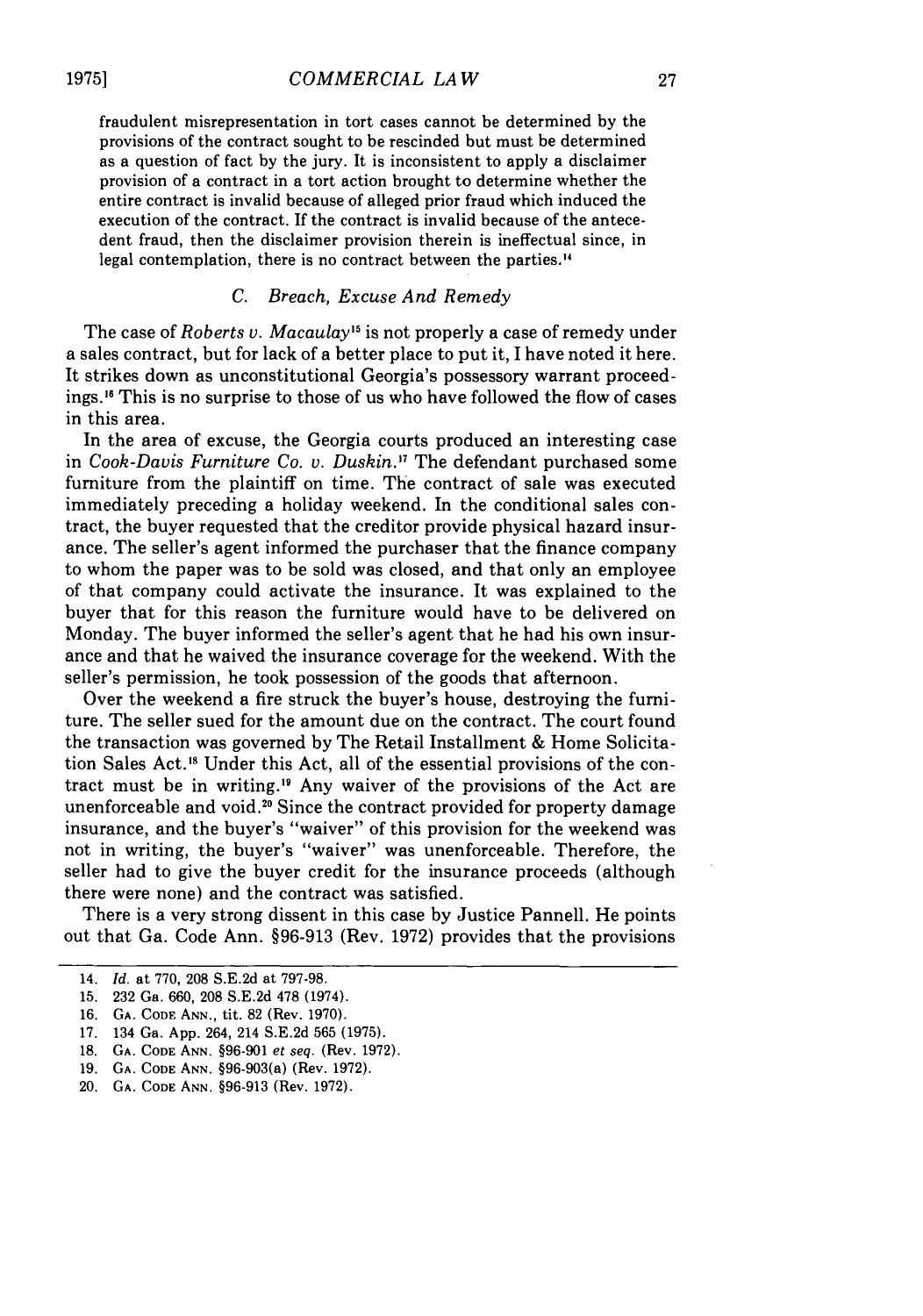of the Act, not the contract, may not be waived. He finds that all of the provisions of the Act were met since there was no requirement in the Act that the insurance take effect immediately upon execution of the contract. Since the specific question involved in the case is not covered by the Act, the court must look to the general law. Justice Pannell finds Ga. Code Ann. §109A-2-303 (Rev. 1973) controlling:

Where this article allocates a risk or a burden as between the parties "unless otherwise agreed," the agreement may not only shift the allocation, buy may also divide the risk or burden. $21$ 

Here the parties agreed to shift the burden of loss to the buyer until Monday, when the hazard insurance became effective. Justice Pannell would allow this allocation to stand and give judgment to the seller.

#### III. COMMERCIAL PAPER

There were few, if any, significant developments in the area of commercial paper this year. *Citizens & Southern DeKalb Bank v. Hicks*<sup>22</sup> deals with guarantee agreements. In 1970, a partnership executed a note to  $C \&$ S for **\$106,599.** This note was secured by the personal guarantee of the principals and a deed to secure debt on realty owned individually by two of the principals. Subsequently, the partnership was incorporated and the partnership note was paid by renewal by a corporate note. The corporate note was guaranteed by the principals and the deed to secure debt was left outstanding. Upon default, the bank attempted to foreclose the deed to secure debt. This action for an injunction to stop the foreclosure resulted.

The court held that the corporate debt was secured by the deed to secure debt since the deed to secure debt contained an "open end" provision and the indebtedness was between exactly the same parties (in this case-the grantors of the deed to secure debt under their guarantee agreements to the bank for the partnership and corporate debts and the bank). The court found that the guarantors had at all times been indebted to the bank and that the deed to secure debt had never been paid out.

#### IV. **SECURED** TRANSACTIONS

There have been a number of interesting cases decided in the secured transaction area within the last year. Most of them deal with the foreclosure of a security interest upon default.

In *Park Avenue Bank v. Bassford,23* an owner of realty entered into a contract with a builder for the construction of a building. The builder

<sup>21. 134</sup> Ga. App. at 274, 214 S.E.2d at 572 (dissent), *quoting* **GA.** CODE ANN. §109A-2-303 (Rev. 1973).

<sup>22. 232</sup> Ga. 244, 206 S.E.2d 22 (1974).

<sup>23. 232</sup> Ga. 216, 205 S.E.2d 861 (1974).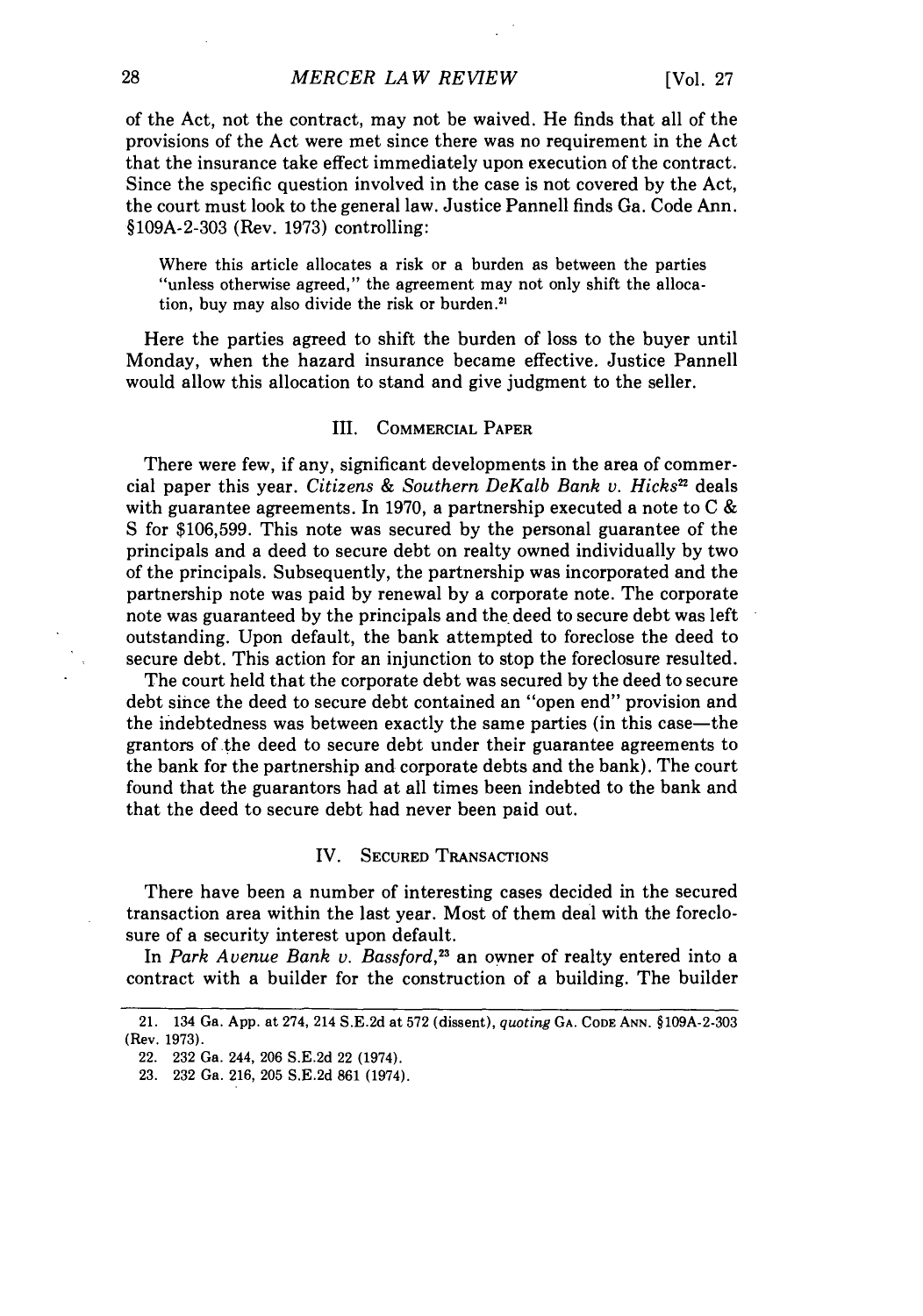pledged his construction contract to the bank for a construction loan to provide the necessary monies for labor and materials to fulfill the contract. The owner specifically assented to this assignment of the contract and agreed to make checks jointly to the bank and the contractor. Prior to completion, the builder defaulted. The owner completed the project and then tendered the remaining funds due under the contract into court asking the court to determine the rights and priorities of the bank and those materialmen who had filed liens.

The court found that the bank had a security interest in "contract rights" (the construction contract), but that its interest was unperfected because it had failed to file a financing statement. The court noted that Ga. Code Ann. §109A-9-310 (Rev. 1973) generally provides that a perfected security interest takes priority over the liens described in Ga. Code Ann. §67-1701 (Rev. 1967) and §113-1508 (Rev. 1959). Since the bank's interest was unperfected, the materialmen's liens took priority.

In a concurring opinion, Justice Gunter pointed out the flaws in the majority's reasoning.<sup>24</sup> He noted that the majority had reached the correct results, whether the security interest in the "contract rights" were perfected or not. The UCC does not provide for a security interest in realty (other than fixtures). Therefore, were the bank's security interest perfected, its claim would only relate to the *amounts due the builder* under the contract. Since the lien law provides that materialmen's liens must be paid first from the proceeds of the construction contract, a materialman would have priority to the proceeds. The bank merely stands in the shoes of the builder under the contract.

*International Harvester Credit Corp. v. Associates Financial Services Co."5* is another case dealing with conflicting security interests. Here International Harvester provided inventory financing for one of its dealers. In doing so it financed two tractor-trucks to be purchased from its dealer by a specified third party retail customer. Associates agreed to finance the purchase for the third party purchaser and perfected its security interest in the trucks, whereupon it sent to the dealer the proceeds of its loan. The dealer did not pay International Harvester.

In its on-site inspections of the dealer's inventory, International Harvester noted the trucks on its proceeds form as " 'on the lot but sold.' **"2'** In the meantime, the third party purchaser had contracted with the dealer for the purchase of the equipment with delivery to be made at a future date. The down payment called for in the contract had not been made. It was to be made upon delivery of the equipment. When International Harvester learned of Associates' payment to the dealer, it demanded payment for the trucks. A check was sent, but it "bounced." International Harvester then repossessed the trucks.

<sup>24.</sup> *Id.* at 219, 205 S.E.2d at 863.

<sup>25. 133</sup> Ga. App. 488, 211 S.E.2d 430 (1974).

<sup>26.</sup> *Id.* at 491, 211 S.E.2d at 432.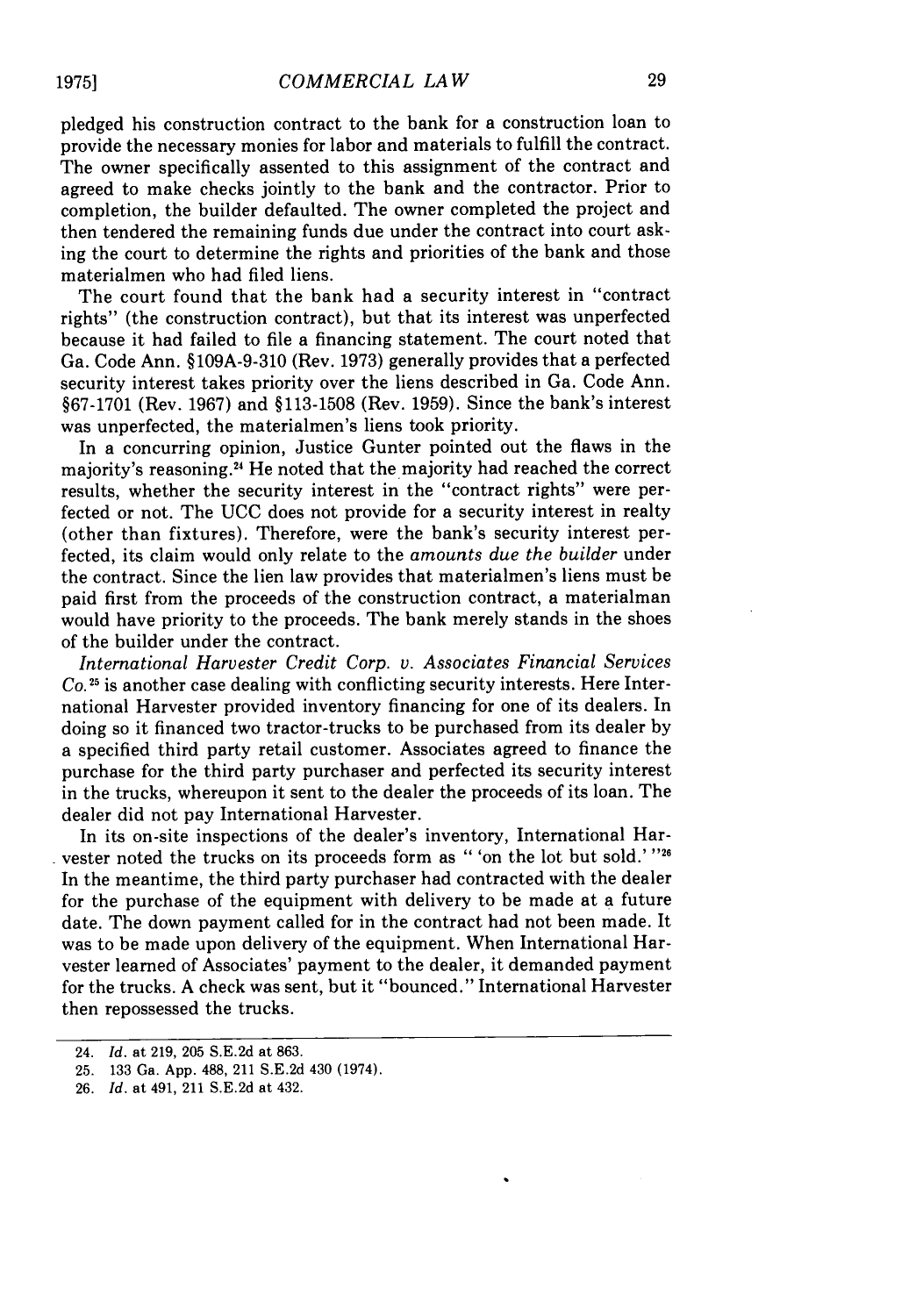In a contest between International Harvester and Associates, the court found Associates was entitled to the trucks. A sale in the ordinary course of business had been made to the third party retail purchaser. This discharged International Harvester's lien on the equipment. The court noted that Ga. Code Ann. §109A-2-401(3) (Rev. 1973) provides:

"Unless otherwise explicitly agreed where delivery is to be made *without moving goods,* . . (b) if the goods are at the time of the contracting already identified and no documents are to be delivered, title passes at *the time and place of contracting.""*

Since the goods were identified to the contract and no further documents were to be delivered, title passed to the third party purchaser and International Harvester's security interest was cut off. This is a well-reasoned opinion and should go far in defining the rights of "retail" and "wholesale" financiers.

The court has, on numerous occasions, dealt with the question of deficiency judgments after a sale of collateral repossessed under a security agreement. In *Luxurest Furniture Manufacturing Co. v. Furniture Warehouse Sales, Inc.*,<sup>28</sup> Luxurest sold furniture to Furniture Warehouse Sales, Inc. (hereinafter referred to as FWS), for resale to retail customers. Luxurest retained a purchase money security interest in the goods. FWS defaulted and Luxurest repossessed the collateral remaining in FWS's hands. Some of the collateral had previously been sold to third party retail customers. After repossession, Luxurest informed FWS that the furniture would be sold at private sale after 15 days. One retail furniture store was contacted, but no sale ensued. No notice of a public sale was given. The furniture was sold at private sale to Luxurest 18 days after the notice was given. Luxurest then instituted this action for a deficiency.

The court of appeals found that the sale was not "commercially reasonable"<sup>29</sup> and that the goods did not have a widely distributed price quotation

29. GA. **CODE ANN.** §109A-9-504(3) (Rev. 1973) provides:

Disposition of the collateral may be by public or private proceedings and may be made by way of one or more contracts. Sale or other disposition may be as a unit or in parcels and at any time and place and on any terms but every aspect of the disposition *including the method, manner, time, place and terms must be commercially reasonable.* Unless collateral is perishable or threatens to decline speedily in value or is of a type customarily sold on a recognized market, reasonable notification of the time and place of any public sale or reasonable notification of the time after which any private sale or other intended disposition is to be made shall be sent by the secured party to the debtor, and except in the case of consumer goods to any other person who has a security interest in the collateral and who has duly filed a financing statement indexed in the name of the debtor in this State or who is known by the secured party to have a security interest in the collateral. The secured party may buy at any public sale and if the collateral is of a type customar-

<sup>27.</sup> *Id.* at 493, 211 S.E.2d at 433 (emphasis by the court), *quoting* **GA. CODE** ANN. §109A-2-401(3) (Rev. 1973).

<sup>28. 132</sup> Ga. App. 661, 209 S.E.2d 63 (1974).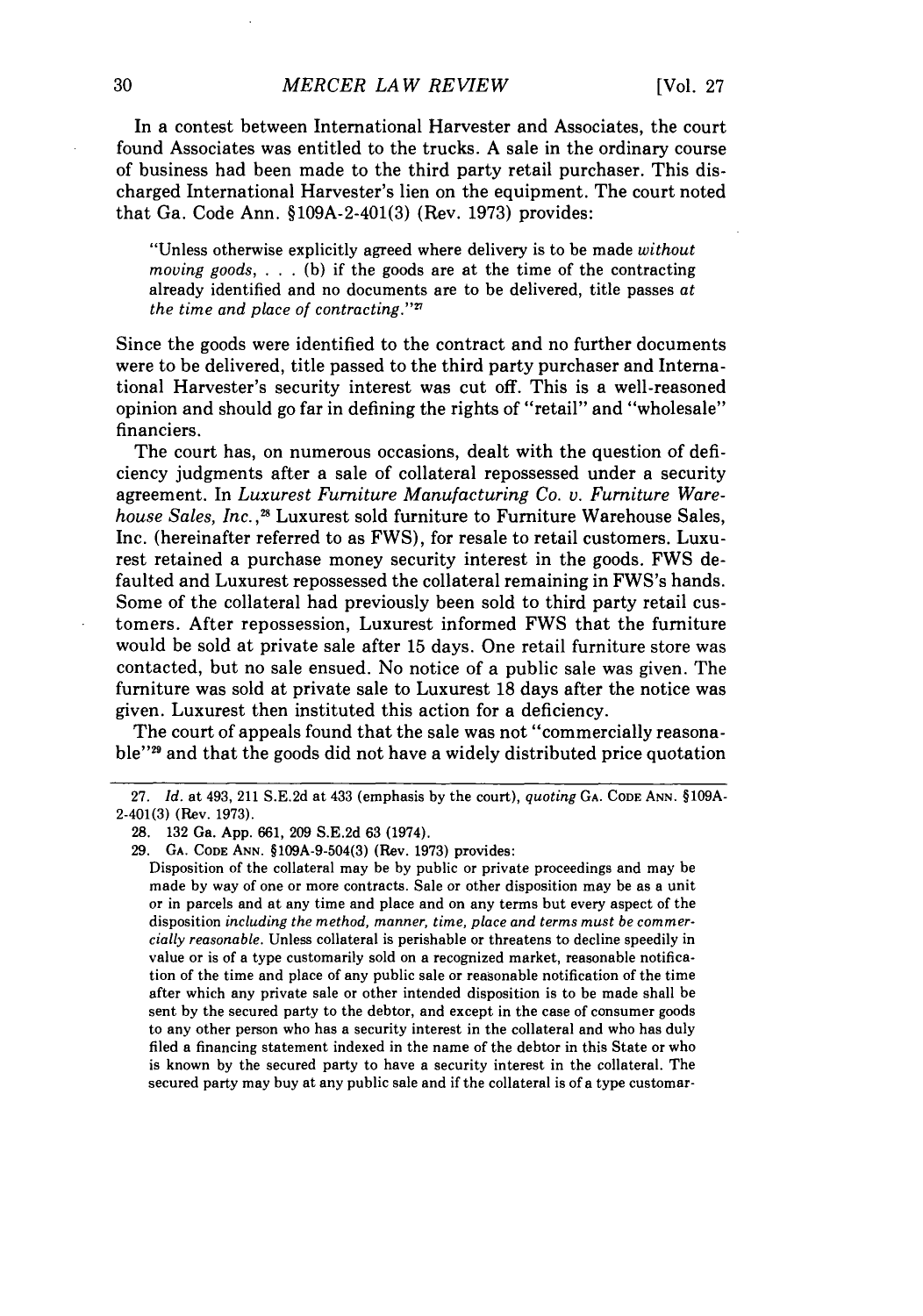so as to allow Luxurest to purchase them at a private sale. The court then held that FWS should be given credit for the full value for the goods repossessed (the amount paid by FWS for the goods) but that Luxurest was entitled to a deficiency for the amount due it under the contract less the value of the goods repossessed. There was a difference since FWS had sold some of the goods and not remitted the proceeds to Luxurest.

The principal of FWS had guaranteed payment of the account. After FWS went bankrupt, Luxurest filed suit against the principal for a deficiency. In *Gurwitch v. Luxurest Furniture Manufacturing Co.,"'* the Supreme Court of Georgia held that Luxurest was not entitled to a deficiency. Its holding was based on *Braswell v. American National* Bank3' and *Edmondson v. Air Service Co.*<sup>32</sup> In each of these cases the creditor had failed to give the debtor proper notice of the sale as required by Ga. Code Ann. §109A-9-504(3) (Rev. 1973). The supreme court did not rule on the notice to the debtor in the instant case, but merely relied upon the court of appeals finding that the sale was not commercially reasonable. **31**

While this result may not be particularly harsh in the context of this particular case, it bids ill tidings for creditors generally. The creditor must insure that his sale is "commercially reasonable" if he is to preserve his right to a deficiency. If his sale fails to meet the standards of the statute, he loses his right to *any* deficiency. It should be noted that in this case the creditor argued that there is a difference between a repossession under a retail contract and a repossession of inventory under a floor plan arrangement. In the case of a retail consumer transaction the creditor repossesses all of his security. This may not be so under the floor plan arrangement, if the debtor has made retail sales in the ordinary course of business and failed to apply the proceeds to the loan. The court rejected the creditor's argument and held that any violation of section 109A-9-504(3) precludes the creditor from gaining a deficiency judgment.<sup>34</sup> In light of the present trend toward consumerism and the ceaseless vitiation of well established precedents, this writer sees any private sale by a creditor where a deficiency is to be sought, as inordinately dangerous.

While creditors may find the ruling in *Gurwitch* somewhat disturbing, they can take comfort in the holding in *Timberlake Grocery Co. of Macon v. Cartwright.*<sup>35</sup> The Georgia Supreme Court found the new personal property foreclosure provisions<sup>36</sup> to be constitutional.

ily sold in a recognized market or is of a type which is the subject of widely distributed standard price quotations he may buy at private sale. (Emphasis added.)

<sup>30. 233</sup> Ga. 934, 214 S.E.2d 373 (1975).

<sup>31. 117</sup> Ga. App. 699, 161 S.E.2d 420 (1968).

<sup>32. 123</sup> Ga. App. 263, 180 S.E.2d 589 (1971).

<sup>33.</sup> *See* note 29, *supra.*

<sup>34. 233</sup> Ga. at 936, 214 S.E.2d at 374.

<sup>35. 232</sup> Ga. 281, 206 S.E.2d 472 (1974).

<sup>36.</sup> **GA. CODE ANN.** §67-701 *et seq.* (Rev. 1974).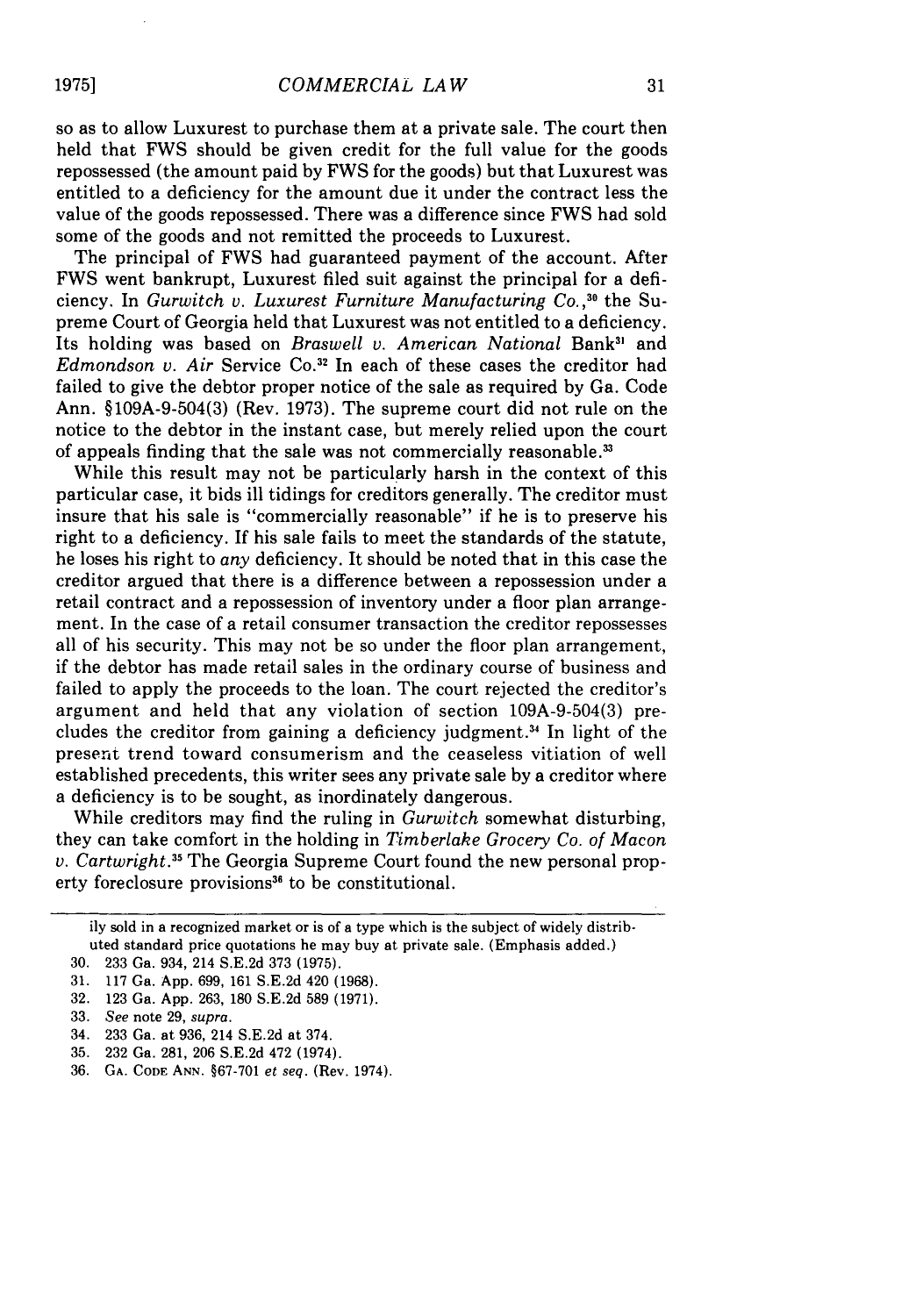#### V. **INDUSTRIAL LOAN ACT AND TRUTH-IN-LENDING ACT**

The last few years have produced a plethora of cases under the Georgia Industrial Loan Act<sup>37</sup> and the Federal Truth-In-Lending Act.<sup>38</sup> These Acts have become the favorities of debtors' lawyers in Georgia for good reason. Both are extremely technical pieces of legislation and neither requires a showing of intent to produce a violation. The penalties under these Acts for the erring creditor are harsh indeed.

**A** common point of attack under both Acts has been the "acceleration clause" contained in all installment contracts. Under this provision, a creditor may accelerate the maturity of the remaining payments under the contract upon a default by the debtor. In *Lewis v. Termplan, Inc.39* the court of appeals held that a lender had violated the usury provisions" of the Industrial Loan Act by including such a provision in its contract because the creditor had *contracted for* the right to collect unearned interest in the event of default by the debtor. The contract was an added interest contract. This means that the finance charge was computed on the original principal balance of the loan over the whole term of the loan. It then was added to the principal and the resulting sum was divided by the number of installments to determine the periodic payment. Each installment under the added interest contract was composed of a constant amount of principal and a constant amount of interest. When the debtor defaulted, the acceleration clause gave the lender the right to advance the time of payment of not only the remaining principal balance, but also the unearned interest. Because of the shortening of time due to acceleration, the effective interest rate exceeded the allowable rate under the Act.4'

The decision in *Lewis* has been recently affirmed in the case of *Hardy v. G.A.C. Finance Corp.*<sup>42</sup> The *Hardy* decision is important in another aspect. The court held that the Industrial Loan Act was not violated by a provision providing for 8 percent simple interest on the total amount due (including principal and interest) after maturity. The court found that the total due after maturity was a liquidated obligation and, therefore, subject to interest at the statutory rate.

The rush of cases in Georgia dealing with acceleration clauses under the Georgia Industrial Loan Act and the Motor Vehicle Sales Finance Act<sup>43</sup> has carried over to suits under the Federal Truth-In-Lending Act. Under the Truth-In-Lending Act a creditor in a consumer transaction must disclose:

43. GA. CODE ANN. §96-1001 et seq. (Rev. 1972). See, e.g., Cook v. First Nat'l Bank of Atlanta, 130 Ga. App. 587, 203 S.E.2d 870 (1974).

<sup>37.</sup> **GA. CODE ANN.,** ch. 25-3 (Rev. 1971).

<sup>38. 15</sup> U.S.C.A. §1601 et seq. (Supp. 1974).

<sup>39. 124</sup> Ga. App. 507, 184 S.E.2d 473 (1971).

<sup>40.</sup> **GA. CODE ANN.** §25-315 (Rev. 1971).

<sup>41.</sup> **GA. CODE ANN.** §25-315(a) (Rev. 1971).

<sup>42. 131</sup> Ga. App. 282, 205 S.E.2d 526, aff'd, 232 Ga. 632, 208 S.E.2d 453 (1974).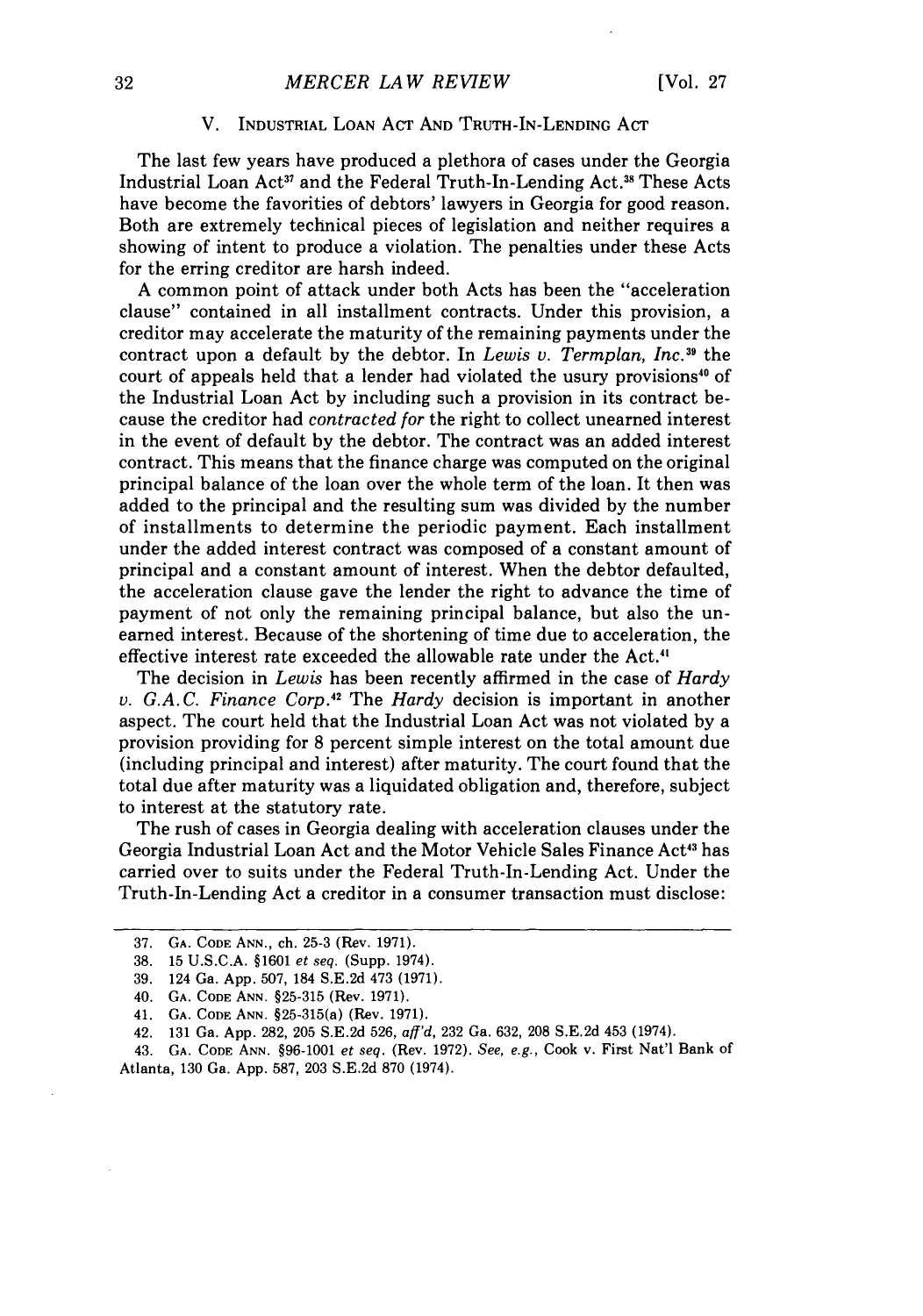The amount, or method of computing the amount of any default, delinquency, or similar charges payable in the event of late payments.<sup>44</sup>

As in the state law cases, the federal courts in Georgia have held that the acceleration of the unearned portion of the finance charge under an added interest contract is an *additional* charge owed by the borrower to the creditor.<sup>45</sup> Under this line of cases a creditor must disclose the existence of his acceleration clause on the face of the contract along with the other disclosures, unless the creditor is affirmatively required to rebate the unearned interest.

Time does not permit a complete exposition of all of the cases dealing with this point under the Truth-In-Lending Act. Since a number of these cases are on appeal, a definitive answer should be forthcoming in the near future. Suffice it to say that there are thousands of installment contracts in circulation today which contain potential violations of both the Georgia Industrial Loan Act and the Federal Truth-In-Lending Act. Lenders should be made aware of these potential dangers and the extreme penalties that can befall them in the event of a violation.

### VI. CONCLUSION

In this age of consumerism the simple, mundane concerns of traditional commercial law seem inviting in the face of the complexities of a statute like the Federal Truth-In-Lending Act. Nevertheless, this is our age and creditors and their attorneys alike must learn to meet the exigencies of the times. This writer has not attempted to be exhaustive as far as problems in consumer lending are concerned. I have merely chosen one problem area common to almost all consumer installment contracts in Georgia to illustrate some of the problems which are now arising in the area of commercial law. These problems are sure to multiply as the state and federal legislatures enact additional consumer legislation and consumers' attorneys bring these matters before the courts with greater consistency. Most consumer legislation is couched in broad terms and is susceptible to many and varying interpretations. In addition, the courts seem amenable to following the consumer trend by vitiating well established principles of commercial law in favor of rules better suited to protect the consumer in his multitudinous dealings with creditors. It will be some years before the courts have set the house of commercial law in order. In the meantime, those of us practicing in this area must constantly keep apace of the whirlwind changes in the law or see our clients suffer the draconian penalties often contained in these acts.

<sup>44.</sup> Regulation Z, Board of Governors of the Federal Reserve System, 12 C.F.R. §§226.1, 226.8(b)(4) (1975).

<sup>45.</sup> Barksdale v. Peoples Fin. Corp. of Alpharetta, 393 F. Supp. 112 (N.D. Ga. 1975); Barrett v. Vernie Jones Ford, Inc., 395 F. Supp. 904 (N.D. Ga. 1975); Gordon v. Backus Cadillac-Pontiac, Inc., No. 3225, 4 CCH CONSUMER CREDrr GUIDE 98,620 at 88,148 (S.D. Ga., Dec. 5, 1974); McDaniel v. Fulton Nat'l Bank of Atlanta, 395 F. Supp. 422 (N.D. Ga. 1974).